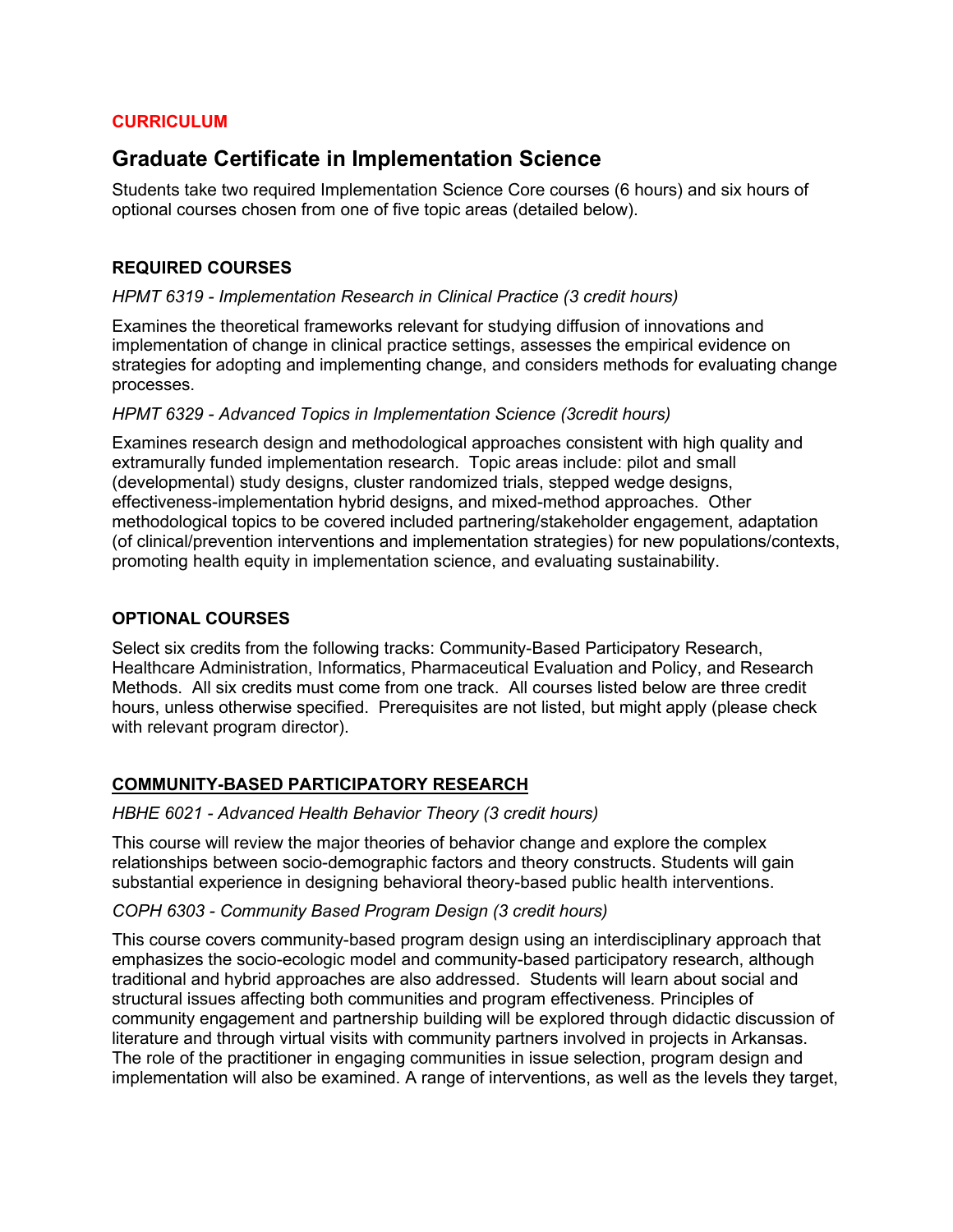will be studied using intervention mapping, illustrative case studies, and course assignments. Formative evaluation will be introduced.

# *COPH 6403 - Community Based Program Evaluation (3 credit hours)*

Evaluation frameworks, needs assessments, and logic models will be studied with a particular emphasis on evaluating community-based programs. Performance evaluation as well as formative, process, impact, and outcome evaluation purposes and techniques will be compared. Theoretical and pragmatic approaches to the design and implementation of evaluation protocols will be explored, along with the role of both quantitative and qualitative methods.

# *HBHE 5324 - Program Planning and Evaluation (3 credit hours)*

This is a course in health promotion program planning. It is designed to help the learner develop the fundamental understanding and skills necessary to implement program planning, implementation, and evaluation irrespective of setting. It provides both theoretical and practical information in program development and community-based participatory research.

# *HPMT 5426 & 6426 - Racial and Ethnic Health and Healthcare Disparities (3 credit hours each)*

This course explores racial and ethnic health and healthcare equity and disparities in the United States. Students will examine the literature on health and healthcare equity and disparities; the historical and social structural determinants pertinent to the etiology of disparities; and policy and programmatic strategies for improving equity and reducing disparities. This course uses traditional approaches to learning (such as assigned readings, analysis, and discussion) combined with personal and group experiential learning. Students will be required to engage in active discussion of readings and to participate in service learning activities which will include preparation, reflection and practice components. Therefore students will spend time in class with instructors and as a group in the community with community based partners and instructors.

# **RESEARCH METHODS**

# *BIOS 5233 - Statistical Methods for Clinical Trials (3 credit hours)*

Principles underlying the planning, management, and implementation of modern clinical trials, the application of statistical methods used in the analysis of data from clinical trials, and the interpretation of results. Basic statistical techniques used in design and analysis of Phase I-III single- and multicenter trials. Recommended prerequisites include knowledge of basic statistics, familiarity with SAS software, and knowledge of a clinical area.

#### *HPMT 5344 - Healthcare Operations Management: Performance and Quality Improvement (3 credit hours)*

This course is designed to provide an introduction to the Lean Six Sigma philosophy and terminology and provide the necessary tools to address complex problems. The Lean methodology focuses on the removal of waste and non-value added work, while the Six Sigma methodology focuses on the reduction of defects and minimizing process variation. The material covered aims to provide students with the practical and analytical tools required to make effective tactical and operational decisions in a health care environment. This course uses a combination of lectures, in-class studies, problems, and exams. At the successful completion of this course, students will be able to obtain their Lean Six Sigma Green Belt certification from a certified provider. Specific topics include value stream mapping, Six Sigma DMAIC model, understanding data and variation, and learning to use Minitab statistical software.

*HBHE 6120 - Introduction to Mixed Methods Research Design (3 credit hours)*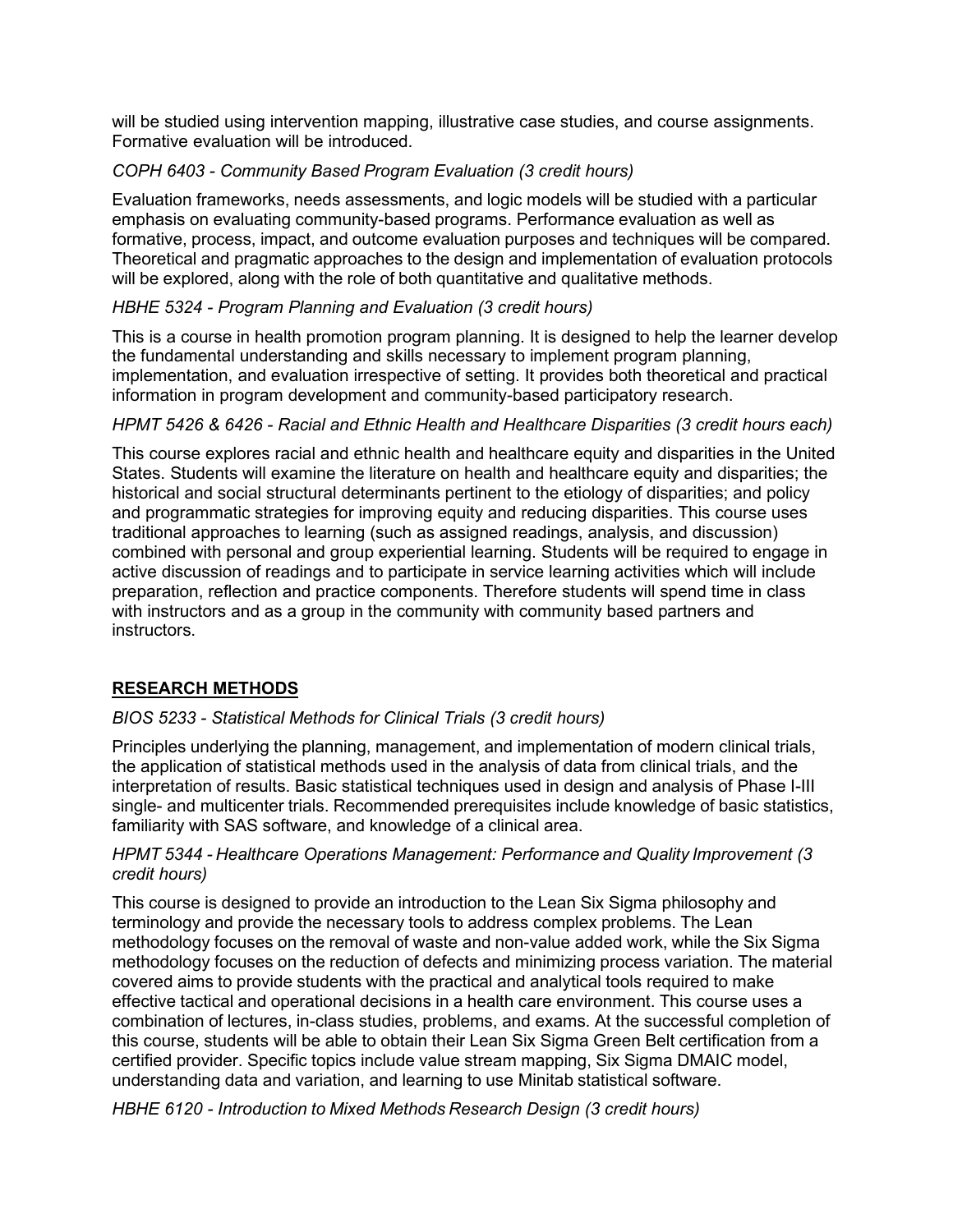This course (3-credit hours) is designed to introduce an array of conceptual strategies and practical techniques for formulating, planning, and implementing a mixed methods research study. The course content includes philosophical and historical perspectives of mixed methods research, definitions of mixed methods research, objectives, purposes, and rationales for conducting a mixed methods study, and writing mixed methods research questions. Theoretical and conceptual frameworks for developing a mixed methods research design that fits the research question(s), selecting/constructing a mixed sampling design, techniques for collecting, analyzing, and integrating qualitative and quantitative data. Additionally, the application of quality criteria throughout a mixed methods study will be emphasized, including research ethics and protection of human subjects. The course also will cover approaches for applying guidelines when reporting results in publications.

# *HPMT 6315 - Advanced Methods for Quality and Health Outcomes Research (3 credit hours)*

Examines conceptual models, methods, and dimensions of quality of care (QOC) research. Students will analyze the history and rationale of QOC assessment and methodological issues in measuring QOC in research. Prerequisites: Doctoral student status or permission of the instructor.

# *NPHD 6102 - Qualitative Research Methodology (3 credit hours)*

Examines the philosophical foundation for and methodological issues in using qualitative approaches for scientific inquiry and knowledge development. Strategies for enhancing scientific and methodological rigor are explored.

# *NPHD 6103 - Quantitative Methodology in Nursing Research (3 credit hours)*

Examines the philosophical foundation for and characteristics of designs and methods associated with quantitative approaches to scientific inquiry and knowledge development. Characteristics of effective design and methods and strategies for enhancing the scientific and methodological rigor are explored.

#### *NPHD 6108 - Qualitative Data Analysis, Theory and Practicum (3 credit hours)*

Course examines approaches to collecting, reducing, managing, and analyzing qualitative software packages used in data management. Explores qualitative software packages used in data management. The practicum portion of the course includes practice sessions for interviewing, coding data, establishing inter-rater agreement and development themes.

# **INFORMATICS**

#### *BMIG 5001 - Data Information and Knowledge Representation (3 credit hours)*

This course provides students with the foundational ideas of how information is modelled to facilitate easy access to knowledge. The course defines data, information and knowledge and explains how the three are connected. The course introduces students to basic information modeling methodologies both in relational databases (RDB) and graph databases, in particular semantic web technologies.

#### *BMIG 5002 - Biomedicine for Informaticists (3 credit hours)*

This course is an introduction to the range of terminology, concepts, tools and methods used in biologic and clinical environments important to Biomedical Informaticists. The course focuses on the comprehension of key biomedical concepts important for interaction and communication with biologists and clinicians needed for graduate study in Biomedical Informatics.

#### *BMIG 5003 - Computational Methods in Biomedical Informatics (3 credit hours)*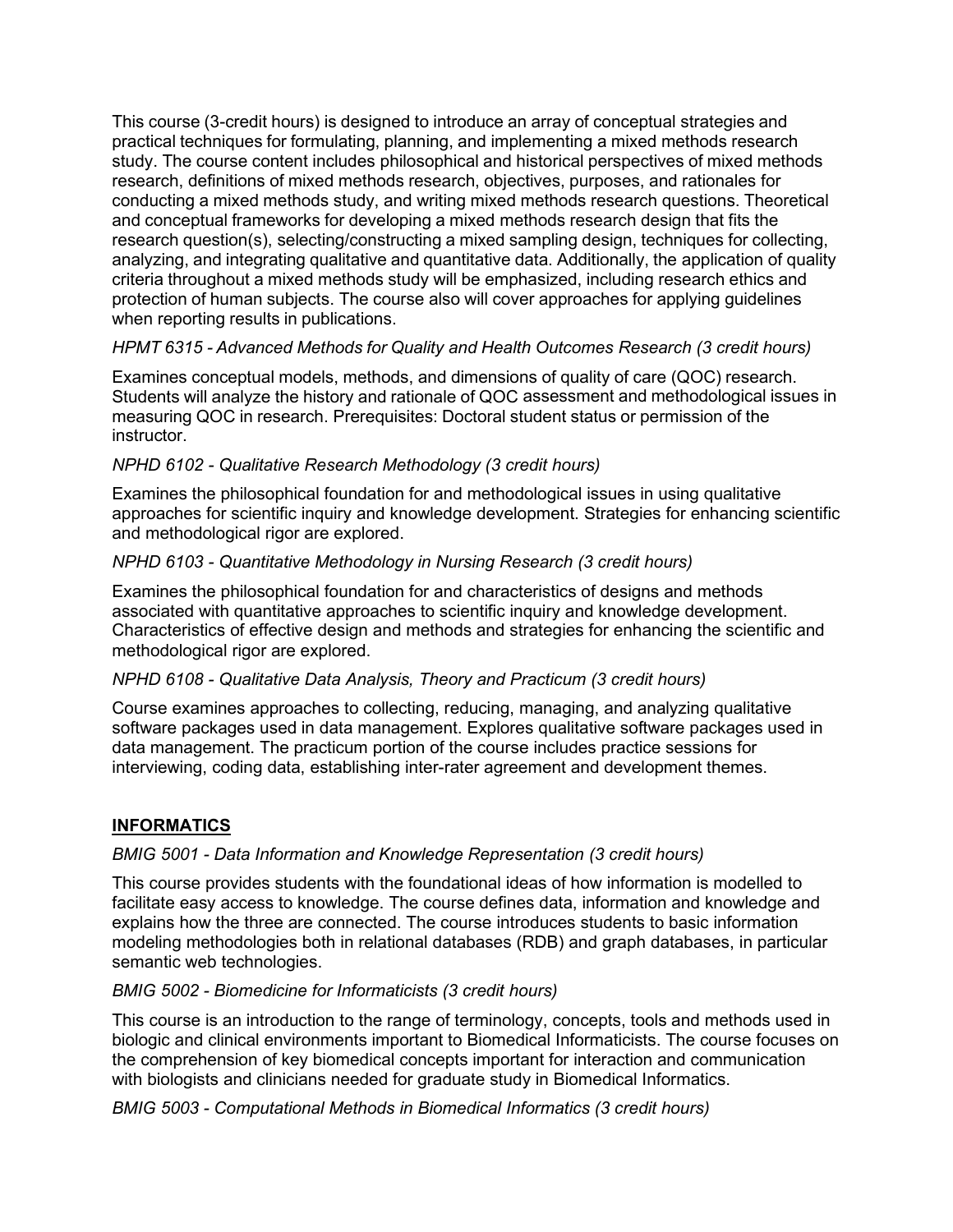This course is an introduction to the range of computational tools and techniques often used by Biomedical Informaticists. The course focuses on a series of hands-on exercises designed for the student to gain a basic knowledge of those tools, principles, and techniques demonstrating the basic computational competencies needed.

#### *BMIG 5103 - Foundations of Biomedical Informatics: Population Health Information (2 credit hours)*

An introduction to the discipline of biomedical informatics, this graduate course introduces Public and Population Health Informatics. The course will explore common information sources and uses in the domain, information-related challenges in the domain and application of Biomedical Informatics theories, methods and tools to overcome them.

# *BMIG 6011 - Clinical Trial Data Management (4 credit hours)*

This graduate course will provide a broad introduction to clinical trials with a special, in depth emphasis and practical experience in data management. The course covers information systems used in Clinical Trials with an emphasis on automation, system functionality, system integration, and information exchange. Common information-reliant and automated processes and methodology are explored.

# **HEALTHCARE ADMINISTRATION**

# *HPMT 5114* - *Management of Healthcare Organizations (3 credit hours)*

The purpose of this course is to expose graduate students to the fundamental management issues and techniques that can be used to administer a health care organization. Students will gain experience applying these issues and techniques to a health care organization. The students are also expected to identify and apply relevant methods for evaluating health policies and programs and for assessing the performance of organizations and professors in the areas of quality, safety, accessibility, efficiency and equity.

#### *HPMT 5214 - Decision Analytics in Healthcare (3 credit hours)*

Decisions can be made at different levels and can have significant impact on success or failure of an organization. Decision Analysis helps you evaluate the alternatives on hand considering uncertainties, value preferences and risk preferences. This course will introduce the growing range of applications of decision making in healthcare using arrays of predictive and prescriptive analytic methods. These methods are used by health analytic practitioners to evaluate efficiency and effectiveness in healthcare. This course will serve the dual purpose of understanding the mechanisms of quantitative decision models as well as techniques or software packages that are most commonly used for decision-making.

#### *HPMT 5344 - Healthcare Quality and Performance Improvement (3 credit hours)*

This course is designed to provide an introduction to performance improvement. In the first half, the course will focus on the Lean Six Sigma philosophy and terminology and provide the necessary tools to address complex problems. In the second half, the course will cover a variety of special topics related to performance improvement, such as patient safety, teamwork, and change management. The material covered aims to provide students with the conceptual, practical and analytical tools required to effectively develop and execute performance improvement initiatives in healthcare organizations. This course uses a combination of lectures, in-class studies, projects, assignments, and exams. Microsoft Excel will be used for learning data management, visualization, and analysis.

#### *HPMT 6213 - Variation in Health System Performance (3 credit hours)*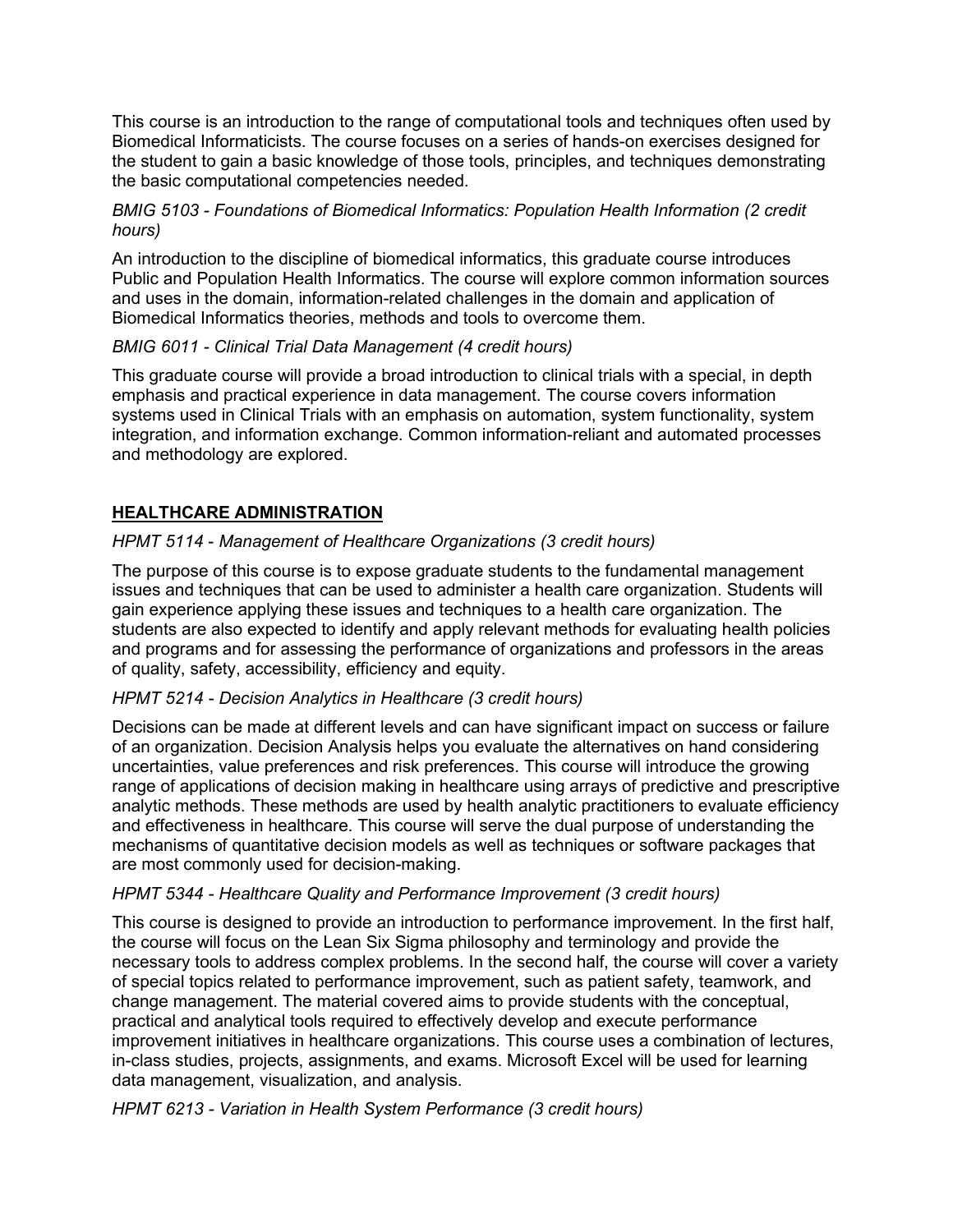At its core, the field of health services research is devoted to the study of variation in health system performance and health care practice. This course will focus on what can be learned from studies of variation in health systems and services - investigating the causes, consequences, and solutions to harmful, wasteful, and inequitable variation. In doing so, this course will review conceptual foundations of health services and systems research (HSR), and examine current topics and ongoing research in this field. Students will examine current empirical research conducted by investigators concerning the development, organization, financing, and delivery of health services and their impact on population health. Students will also gain experience in conceptualizing research questions of interest in HSR, developing theoretical frameworks to inform these questions, and critically reviewing the empirical literature on topics of interest.

#### *HPMT 6315 - Advanced Methods for Quality & Health (3 credit hours)*

Examines conceptual models, methods, and dimensions of quality of care (QOC) research. Students will analyze the history and rationale of QOC assessment and methodological issues in measuring QOC in research.

# **PHARMACEUTICAL EVALUATION AND POLICY**

# *PSGP 5116 - Foundations of Pharm Eval and Policy Res Methods (3 credit hours)*

The purpose of this course is to provide students with the introductory skills to become a researcher in Pharmaceutical Evaluation and Policy. The student will be exposed to a wide range of topics including sources for funding for research, identifying research problems and writing study objectives, disseminating research, study measures, and study design.

#### *PSGP 5118 - Applied Research Methods Using Retrospective Data (3 credit hours)*

This course will outfit students with the skills necessary to analyze and conduct studies using retrospective health care data with a focus on large administrative claims data such as Medicaid and private payer insurance claims. Students will use SAS to analyze actual health care data. Instruction on study design, statistical techniques, and data integrity issues specific to observational studies using these data sources will be offered.

#### *PSGP 5119 - Pharmacoeconomics and Health Technology Assessment (3 credit hours)*

The purpose of this course is to provide students with the skills to design, conduct, analyze and rate investigations that assess the value or outcomes of health care technologies with a focus on pharmacy related products and services. The course will also integrate the theoretical prefaces to health care technology assessment as well as provide real world applications using decision-modeling software to conduct cost effectiveness and other related studies.

#### *PSGP 6113 – Pharmacoepidemiology (3 credit hours)*

Pharmacoepidemiology is the study of the use of and the effects of medications in large numbers of people. This specialty combines information from clinical pharmacology (the study of effects of drugs in humans) and epidemiology (the use and effects of exposure in large populations) to form a unique area of study.

#### *PSGP 5123 - Patient-Reported Outcomes Measures* (3 credit hours)

This course will provide graduate students a solid grounding in patient reported outcomes (PROs) and health related quality of life (HRQL) concepts and how to measure them. Materials will cover PRO instrument development, including psychometric and utility theory. The course will provide students hands on experience with statistical analyses and psychometric testing